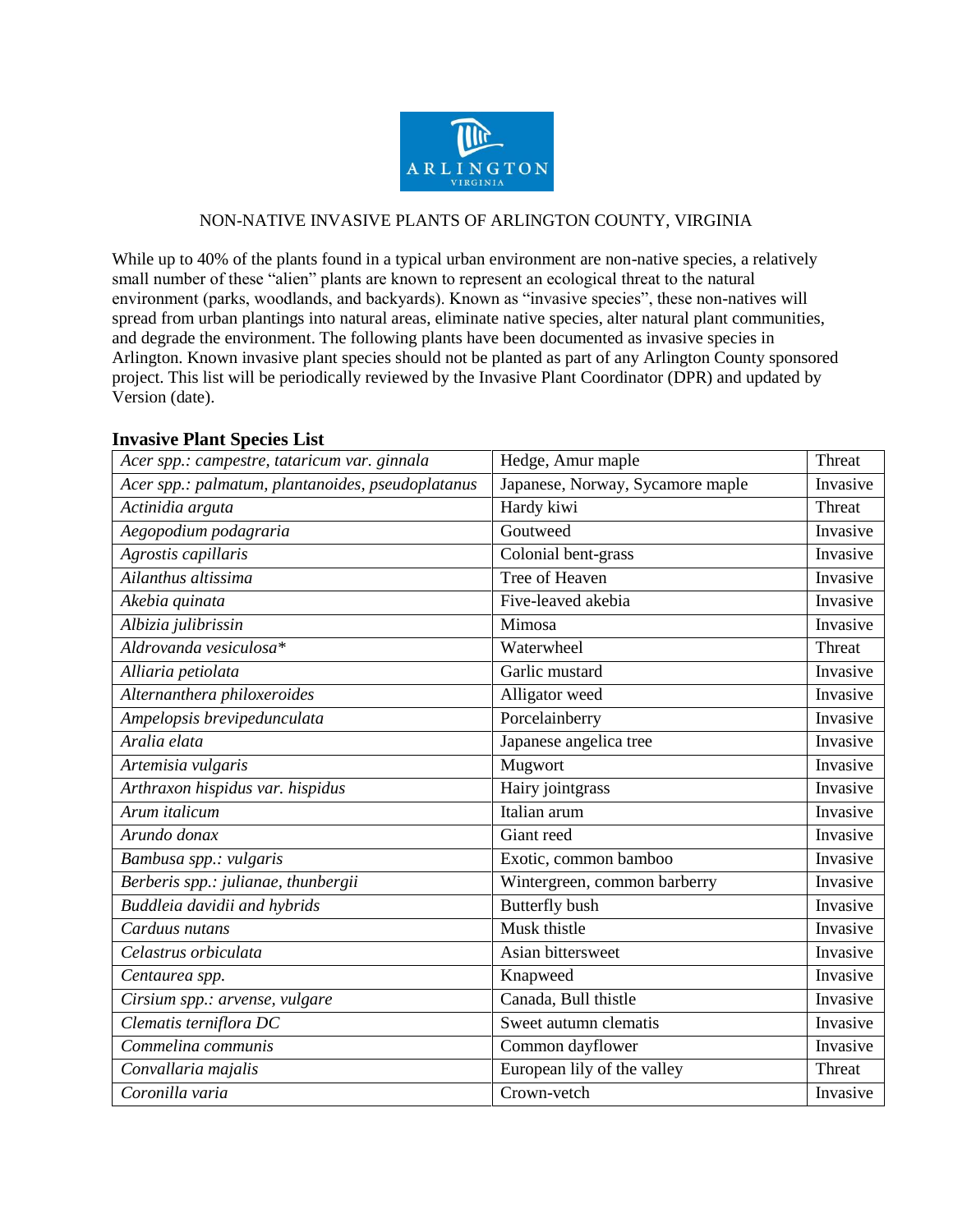| Cynanchum spp.: louiseae, rossicum, vincetoxicumx    | Black, European, white swallowwort          | Threat   |
|------------------------------------------------------|---------------------------------------------|----------|
| Cyrtomium falcatum                                   | Japanese net-veined holly fern              | Threat   |
| Dioscorea spp.: oppositifolia, polystachya           | Chinese yam, Cinnamon vine                  | Invasive |
| Dipsacus fullonum                                    | <b>Wild Teasel</b>                          | Invasive |
| Duchesnea indica                                     | Indian strawberry                           | Invasive |
| Egeria densa                                         | <b>Brazilian Waterweed</b>                  | Threat   |
| Eichhornia crassipes*                                | Water Hyacinth                              | Threat   |
| Elaeagnus spp.: pungens, umbellata                   | Thorny, Autumn olive                        | Invasive |
| Eleagnus angustifolia                                | Russian olive                               | Threat   |
| Eleutherococcus sieboldianus                         | Five-leaf aralia                            | Invasive |
| Epipactis helleborine                                | Helleborine orchid                          | Invasive |
| Eragrostis curvula                                   | Weeping lovegrass                           | Invasive |
| Euonymus spp.: alatus, fortunei                      | Burning bush, Wintercreeper                 | Invasive |
| Ficaria verna                                        | <b>Lesser Celandine</b>                     | Invasive |
| Frangula alnus                                       | Glossy buckthorn                            | Threat   |
| Glechoma hederacea                                   | Ground ivy                                  | Invasive |
| Hedera spp.: helix, hibernica                        | English, Atlantic ivy                       | Invasive |
| Hemerocallis fulva                                   | Common daylily                              | Invasive |
| Heracleum mantegazzianum*                            | <b>Giant Hogweed</b>                        | Threat   |
| Hibiscus syriacus                                    | Rose of Sharon                              | Invasive |
| Holcus lanatus                                       | <b>Common Velvet Grass</b>                  | Threat   |
| Humulus japonicus                                    | Japanese hops                               | Invasive |
| Hydrilla verticillata                                | Hydrilla                                    | Invasive |
| Ilex crenata                                         | Japanese holly                              | Invasive |
| Ilex spp.: aquifolium, cornuta,                      | English, Chinese holly                      | Threat   |
| Imperata spp.: brasiliensis, brevifolia, cylindrical | Brazilian, California satintail, cogongrass | Threat   |
| Ipomoea aquatica*                                    | Water spinach                               | Threat   |
| Iris pseudocorus                                     | Yellow flag iris                            | Invasive |
| Kalopanax septemlobus                                | Castor aralia                               | Invasive |
| Koelreuteria paniculata Laxm.                        | Golden raintree                             | Invasive |
| Kummerowia spp.: stipulacea, striata                 | Korean, Japanese clover                     | Invasive |
| Lamiastrum galeobdolon                               | Yellow archangel                            | Invasive |
| Lespedeza spp.: bicolor, cuneata                     | Shrubby, Chinese bushclover                 | Invasive |
| Ligustrum spp.: obtusifolium var. obtusifolium,      | Border, Chinese, California, European       | Invasive |
| sinense, ovalifolium, vulgare                        | privet                                      |          |
| Ligustrum spp.: amurense, lucidum, quihoui           | Amur, glossy, waxyleaf privet               | Threat   |
| Liriope spp.: muscari, spicata                       | Big blue lilyturf, creeping liriope         | Invasive |
| Lonicera spp.: fragrantissima, japonica, maackii,    | Sweet breath of spring, Japanese, Amur      | Invasive |
| morrowii, tatarica, x bella                          | bush, Morrow's, Tartarian, Bell's           |          |
|                                                      | honeysuckle                                 |          |
| Lonicera spp.: caprifolium, xylosteum                | Italian, dwarf honeysuckle                  | Threat   |
| Ludwigia grandiflora ssp. hexapetala*                | Large flower primrose willow                | Threat   |
| Lunaria annua                                        | Money plant                                 | Invasive |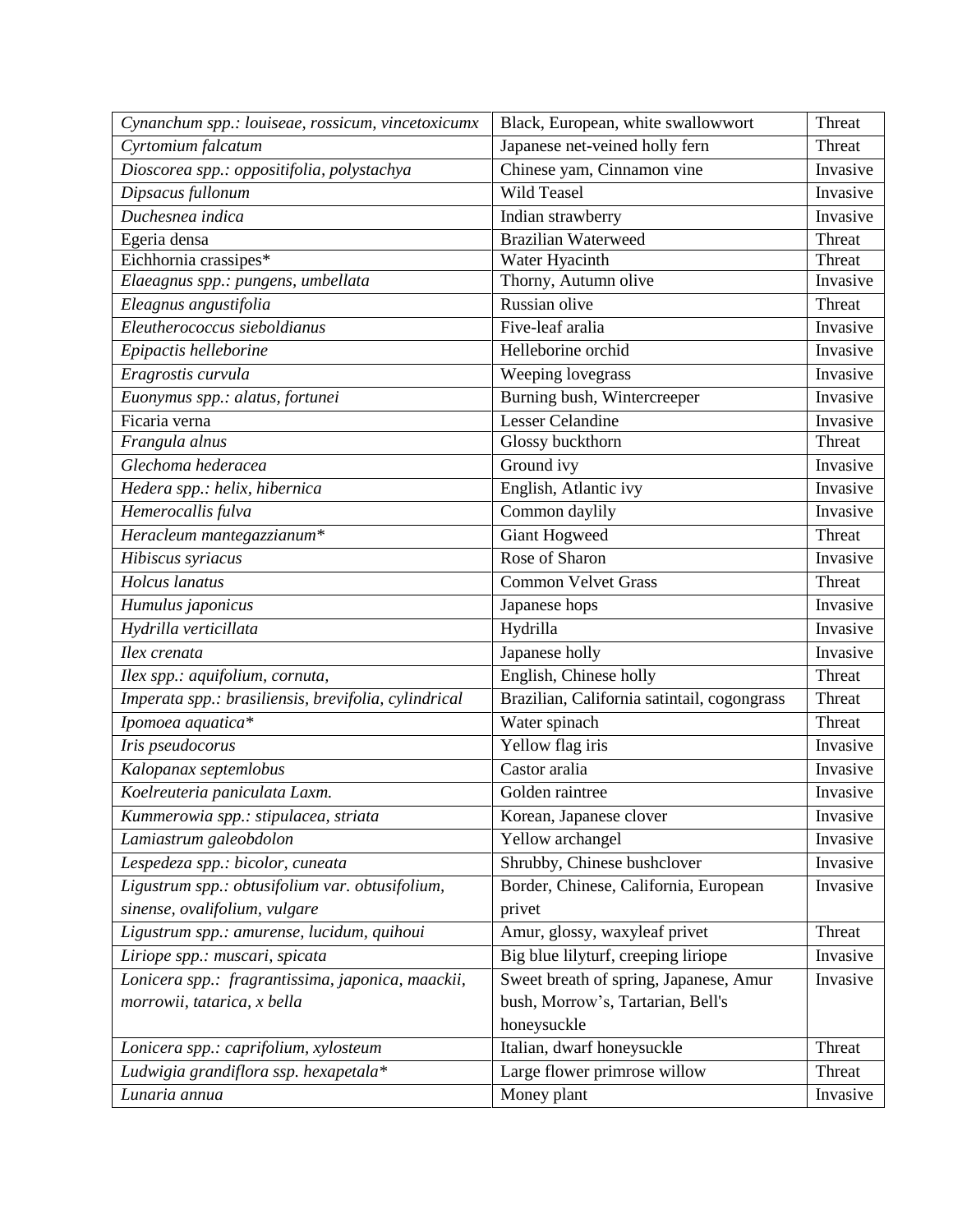| Purple loosestrife<br>Lythrum salicaria<br>Invasive<br>Leatherleaf mahonia<br>Mahonia bealei<br>Invasive<br>Malus spp.: baccata, floribunda, hupehensis<br>Siberian, Japanese, Tea crabapple<br>Invasive<br>Plumleaf, European, Japanese crabapple<br>Malus spp.: prunifolia, sylvestris, toringo<br>Threat<br>Chinaberry<br>Melia azedarach<br>Threat<br>Japanese stiltgrass<br>Invasive<br>Microstegium vimineum<br>Miscanthus sacchariflorus<br>Maiden grass<br>Threat<br>Chinese silvergrass<br>Miscanthus sinensis<br>Invasive<br>Morus alba<br>White mulberry<br>Invasive<br>Murdannia keisak<br>Marsh dayflower<br>Invasive<br>Parrot feather, European water-milfoil<br>Invasive<br>Myriophyllum spp.: aquaticum, spicatum<br><b>Brittle Naiad</b><br>Najas minor<br>Threat<br>Nandina domestica<br>Heavenly bamboo<br>Invasive<br>Java dropwort<br>Invasive<br>Oenanthe javanica<br><b>Mondo Grass</b><br>Ophiopogon japonicus<br>Threat<br>Oplismenus hirtellus ssp. undulatifolius*<br>Wavyleaf Grass<br>Threat<br>Invasive<br>Osmanthus heterophyllus<br>Holly osmanthus<br>Pachysandra terminalis<br>Japanese pachysandra<br>Invasive<br>Parthenocissus tricuspidata<br><b>Boston</b> ivy<br>Threat<br>Princess tree<br>Paulownia tomentosa<br>Invasive<br>Pennisetum spp.: alopecuroides, setaceum<br>Fountain, Crimson fountain grass<br>Invasive<br>Perilla frutescens<br>Beefsteak plant<br>Invasive<br>Persicaria spp.: longiseta, perfoliata<br>Long-bristled smartweed, Mile-a-minute<br>Invasive<br>Phellodendron<br>Phellodendron amurense<br>Invasive<br>Phellodendron japanicum<br>Japanese corktree<br>Threat<br>Philadelphus spp.<br>Mock orange<br>Invasive<br>Phleum pratense<br>Timothy<br>Invasive<br>Photinia villosa<br>Oriental photinia<br>Threat<br>Phragmites australis ssp. australis<br>Common reed<br>Invasive<br>Phyllostachys spp.: aurea, aureosulcata.<br>Golden, yellow groove bamboo<br>Invasive<br>Picia abies<br>Threat | Lysimachia nummularia | Moneywort     | Invasive |
|------------------------------------------------------------------------------------------------------------------------------------------------------------------------------------------------------------------------------------------------------------------------------------------------------------------------------------------------------------------------------------------------------------------------------------------------------------------------------------------------------------------------------------------------------------------------------------------------------------------------------------------------------------------------------------------------------------------------------------------------------------------------------------------------------------------------------------------------------------------------------------------------------------------------------------------------------------------------------------------------------------------------------------------------------------------------------------------------------------------------------------------------------------------------------------------------------------------------------------------------------------------------------------------------------------------------------------------------------------------------------------------------------------------------------------------------------------------------------------------------------------------------------------------------------------------------------------------------------------------------------------------------------------------------------------------------------------------------------------------------------------------------------------------------------------------------------------------------------------------------------------------------------------------------------------------------------------------------|-----------------------|---------------|----------|
|                                                                                                                                                                                                                                                                                                                                                                                                                                                                                                                                                                                                                                                                                                                                                                                                                                                                                                                                                                                                                                                                                                                                                                                                                                                                                                                                                                                                                                                                                                                                                                                                                                                                                                                                                                                                                                                                                                                                                                        |                       |               |          |
|                                                                                                                                                                                                                                                                                                                                                                                                                                                                                                                                                                                                                                                                                                                                                                                                                                                                                                                                                                                                                                                                                                                                                                                                                                                                                                                                                                                                                                                                                                                                                                                                                                                                                                                                                                                                                                                                                                                                                                        |                       |               |          |
|                                                                                                                                                                                                                                                                                                                                                                                                                                                                                                                                                                                                                                                                                                                                                                                                                                                                                                                                                                                                                                                                                                                                                                                                                                                                                                                                                                                                                                                                                                                                                                                                                                                                                                                                                                                                                                                                                                                                                                        |                       |               |          |
|                                                                                                                                                                                                                                                                                                                                                                                                                                                                                                                                                                                                                                                                                                                                                                                                                                                                                                                                                                                                                                                                                                                                                                                                                                                                                                                                                                                                                                                                                                                                                                                                                                                                                                                                                                                                                                                                                                                                                                        |                       |               |          |
|                                                                                                                                                                                                                                                                                                                                                                                                                                                                                                                                                                                                                                                                                                                                                                                                                                                                                                                                                                                                                                                                                                                                                                                                                                                                                                                                                                                                                                                                                                                                                                                                                                                                                                                                                                                                                                                                                                                                                                        |                       |               |          |
|                                                                                                                                                                                                                                                                                                                                                                                                                                                                                                                                                                                                                                                                                                                                                                                                                                                                                                                                                                                                                                                                                                                                                                                                                                                                                                                                                                                                                                                                                                                                                                                                                                                                                                                                                                                                                                                                                                                                                                        |                       |               |          |
|                                                                                                                                                                                                                                                                                                                                                                                                                                                                                                                                                                                                                                                                                                                                                                                                                                                                                                                                                                                                                                                                                                                                                                                                                                                                                                                                                                                                                                                                                                                                                                                                                                                                                                                                                                                                                                                                                                                                                                        |                       |               |          |
|                                                                                                                                                                                                                                                                                                                                                                                                                                                                                                                                                                                                                                                                                                                                                                                                                                                                                                                                                                                                                                                                                                                                                                                                                                                                                                                                                                                                                                                                                                                                                                                                                                                                                                                                                                                                                                                                                                                                                                        |                       |               |          |
|                                                                                                                                                                                                                                                                                                                                                                                                                                                                                                                                                                                                                                                                                                                                                                                                                                                                                                                                                                                                                                                                                                                                                                                                                                                                                                                                                                                                                                                                                                                                                                                                                                                                                                                                                                                                                                                                                                                                                                        |                       |               |          |
|                                                                                                                                                                                                                                                                                                                                                                                                                                                                                                                                                                                                                                                                                                                                                                                                                                                                                                                                                                                                                                                                                                                                                                                                                                                                                                                                                                                                                                                                                                                                                                                                                                                                                                                                                                                                                                                                                                                                                                        |                       |               |          |
|                                                                                                                                                                                                                                                                                                                                                                                                                                                                                                                                                                                                                                                                                                                                                                                                                                                                                                                                                                                                                                                                                                                                                                                                                                                                                                                                                                                                                                                                                                                                                                                                                                                                                                                                                                                                                                                                                                                                                                        |                       |               |          |
|                                                                                                                                                                                                                                                                                                                                                                                                                                                                                                                                                                                                                                                                                                                                                                                                                                                                                                                                                                                                                                                                                                                                                                                                                                                                                                                                                                                                                                                                                                                                                                                                                                                                                                                                                                                                                                                                                                                                                                        |                       |               |          |
|                                                                                                                                                                                                                                                                                                                                                                                                                                                                                                                                                                                                                                                                                                                                                                                                                                                                                                                                                                                                                                                                                                                                                                                                                                                                                                                                                                                                                                                                                                                                                                                                                                                                                                                                                                                                                                                                                                                                                                        |                       |               |          |
|                                                                                                                                                                                                                                                                                                                                                                                                                                                                                                                                                                                                                                                                                                                                                                                                                                                                                                                                                                                                                                                                                                                                                                                                                                                                                                                                                                                                                                                                                                                                                                                                                                                                                                                                                                                                                                                                                                                                                                        |                       |               |          |
|                                                                                                                                                                                                                                                                                                                                                                                                                                                                                                                                                                                                                                                                                                                                                                                                                                                                                                                                                                                                                                                                                                                                                                                                                                                                                                                                                                                                                                                                                                                                                                                                                                                                                                                                                                                                                                                                                                                                                                        |                       |               |          |
|                                                                                                                                                                                                                                                                                                                                                                                                                                                                                                                                                                                                                                                                                                                                                                                                                                                                                                                                                                                                                                                                                                                                                                                                                                                                                                                                                                                                                                                                                                                                                                                                                                                                                                                                                                                                                                                                                                                                                                        |                       |               |          |
|                                                                                                                                                                                                                                                                                                                                                                                                                                                                                                                                                                                                                                                                                                                                                                                                                                                                                                                                                                                                                                                                                                                                                                                                                                                                                                                                                                                                                                                                                                                                                                                                                                                                                                                                                                                                                                                                                                                                                                        |                       |               |          |
|                                                                                                                                                                                                                                                                                                                                                                                                                                                                                                                                                                                                                                                                                                                                                                                                                                                                                                                                                                                                                                                                                                                                                                                                                                                                                                                                                                                                                                                                                                                                                                                                                                                                                                                                                                                                                                                                                                                                                                        |                       |               |          |
|                                                                                                                                                                                                                                                                                                                                                                                                                                                                                                                                                                                                                                                                                                                                                                                                                                                                                                                                                                                                                                                                                                                                                                                                                                                                                                                                                                                                                                                                                                                                                                                                                                                                                                                                                                                                                                                                                                                                                                        |                       |               |          |
|                                                                                                                                                                                                                                                                                                                                                                                                                                                                                                                                                                                                                                                                                                                                                                                                                                                                                                                                                                                                                                                                                                                                                                                                                                                                                                                                                                                                                                                                                                                                                                                                                                                                                                                                                                                                                                                                                                                                                                        |                       |               |          |
|                                                                                                                                                                                                                                                                                                                                                                                                                                                                                                                                                                                                                                                                                                                                                                                                                                                                                                                                                                                                                                                                                                                                                                                                                                                                                                                                                                                                                                                                                                                                                                                                                                                                                                                                                                                                                                                                                                                                                                        |                       |               |          |
|                                                                                                                                                                                                                                                                                                                                                                                                                                                                                                                                                                                                                                                                                                                                                                                                                                                                                                                                                                                                                                                                                                                                                                                                                                                                                                                                                                                                                                                                                                                                                                                                                                                                                                                                                                                                                                                                                                                                                                        |                       |               |          |
|                                                                                                                                                                                                                                                                                                                                                                                                                                                                                                                                                                                                                                                                                                                                                                                                                                                                                                                                                                                                                                                                                                                                                                                                                                                                                                                                                                                                                                                                                                                                                                                                                                                                                                                                                                                                                                                                                                                                                                        |                       |               |          |
|                                                                                                                                                                                                                                                                                                                                                                                                                                                                                                                                                                                                                                                                                                                                                                                                                                                                                                                                                                                                                                                                                                                                                                                                                                                                                                                                                                                                                                                                                                                                                                                                                                                                                                                                                                                                                                                                                                                                                                        |                       |               |          |
|                                                                                                                                                                                                                                                                                                                                                                                                                                                                                                                                                                                                                                                                                                                                                                                                                                                                                                                                                                                                                                                                                                                                                                                                                                                                                                                                                                                                                                                                                                                                                                                                                                                                                                                                                                                                                                                                                                                                                                        |                       |               |          |
|                                                                                                                                                                                                                                                                                                                                                                                                                                                                                                                                                                                                                                                                                                                                                                                                                                                                                                                                                                                                                                                                                                                                                                                                                                                                                                                                                                                                                                                                                                                                                                                                                                                                                                                                                                                                                                                                                                                                                                        |                       |               |          |
|                                                                                                                                                                                                                                                                                                                                                                                                                                                                                                                                                                                                                                                                                                                                                                                                                                                                                                                                                                                                                                                                                                                                                                                                                                                                                                                                                                                                                                                                                                                                                                                                                                                                                                                                                                                                                                                                                                                                                                        |                       |               |          |
|                                                                                                                                                                                                                                                                                                                                                                                                                                                                                                                                                                                                                                                                                                                                                                                                                                                                                                                                                                                                                                                                                                                                                                                                                                                                                                                                                                                                                                                                                                                                                                                                                                                                                                                                                                                                                                                                                                                                                                        |                       |               |          |
|                                                                                                                                                                                                                                                                                                                                                                                                                                                                                                                                                                                                                                                                                                                                                                                                                                                                                                                                                                                                                                                                                                                                                                                                                                                                                                                                                                                                                                                                                                                                                                                                                                                                                                                                                                                                                                                                                                                                                                        |                       |               |          |
|                                                                                                                                                                                                                                                                                                                                                                                                                                                                                                                                                                                                                                                                                                                                                                                                                                                                                                                                                                                                                                                                                                                                                                                                                                                                                                                                                                                                                                                                                                                                                                                                                                                                                                                                                                                                                                                                                                                                                                        |                       |               |          |
|                                                                                                                                                                                                                                                                                                                                                                                                                                                                                                                                                                                                                                                                                                                                                                                                                                                                                                                                                                                                                                                                                                                                                                                                                                                                                                                                                                                                                                                                                                                                                                                                                                                                                                                                                                                                                                                                                                                                                                        |                       | Norway spruce |          |
| Flat-stemmed, Rough Bluegrass<br>Poa spp.: compressa, trivialis<br>Invasive                                                                                                                                                                                                                                                                                                                                                                                                                                                                                                                                                                                                                                                                                                                                                                                                                                                                                                                                                                                                                                                                                                                                                                                                                                                                                                                                                                                                                                                                                                                                                                                                                                                                                                                                                                                                                                                                                            |                       |               |          |
| Bristled, Japanese knotweed<br>Polygonum spp.: cespitosum, cuspidatum<br>Invasive                                                                                                                                                                                                                                                                                                                                                                                                                                                                                                                                                                                                                                                                                                                                                                                                                                                                                                                                                                                                                                                                                                                                                                                                                                                                                                                                                                                                                                                                                                                                                                                                                                                                                                                                                                                                                                                                                      |                       |               |          |
| Polygonum orientale<br>Kiss me over the garden gate<br>Threat                                                                                                                                                                                                                                                                                                                                                                                                                                                                                                                                                                                                                                                                                                                                                                                                                                                                                                                                                                                                                                                                                                                                                                                                                                                                                                                                                                                                                                                                                                                                                                                                                                                                                                                                                                                                                                                                                                          |                       |               |          |
| Populus alba<br>White poplar<br>Threat                                                                                                                                                                                                                                                                                                                                                                                                                                                                                                                                                                                                                                                                                                                                                                                                                                                                                                                                                                                                                                                                                                                                                                                                                                                                                                                                                                                                                                                                                                                                                                                                                                                                                                                                                                                                                                                                                                                                 |                       |               |          |
| Prunus spp.: avium, subhirtella<br>Sweet, Higan cherry<br>Invasive                                                                                                                                                                                                                                                                                                                                                                                                                                                                                                                                                                                                                                                                                                                                                                                                                                                                                                                                                                                                                                                                                                                                                                                                                                                                                                                                                                                                                                                                                                                                                                                                                                                                                                                                                                                                                                                                                                     |                       |               |          |
| Prunus spp.: cerasus, mahaleb, padus<br>Sour, Mahaleb, European bird cherry<br>Threat                                                                                                                                                                                                                                                                                                                                                                                                                                                                                                                                                                                                                                                                                                                                                                                                                                                                                                                                                                                                                                                                                                                                                                                                                                                                                                                                                                                                                                                                                                                                                                                                                                                                                                                                                                                                                                                                                  |                       |               |          |
| Arrow bamboo<br>Pseudosasa japonica<br>Invasive                                                                                                                                                                                                                                                                                                                                                                                                                                                                                                                                                                                                                                                                                                                                                                                                                                                                                                                                                                                                                                                                                                                                                                                                                                                                                                                                                                                                                                                                                                                                                                                                                                                                                                                                                                                                                                                                                                                        |                       |               |          |
| Pueraria montana var. lobata<br>Kudzu<br>Invasive                                                                                                                                                                                                                                                                                                                                                                                                                                                                                                                                                                                                                                                                                                                                                                                                                                                                                                                                                                                                                                                                                                                                                                                                                                                                                                                                                                                                                                                                                                                                                                                                                                                                                                                                                                                                                                                                                                                      |                       |               |          |
| Pyracantha spp.: angustifolia, coccinea, crenulata,<br>Narrowleaf, scarlet, Nepalese, firethorn<br>Threat<br>koidzumii                                                                                                                                                                                                                                                                                                                                                                                                                                                                                                                                                                                                                                                                                                                                                                                                                                                                                                                                                                                                                                                                                                                                                                                                                                                                                                                                                                                                                                                                                                                                                                                                                                                                                                                                                                                                                                                 |                       |               |          |
| <b>Birchleaf</b><br>Pyrus betulifolia<br>Threat                                                                                                                                                                                                                                                                                                                                                                                                                                                                                                                                                                                                                                                                                                                                                                                                                                                                                                                                                                                                                                                                                                                                                                                                                                                                                                                                                                                                                                                                                                                                                                                                                                                                                                                                                                                                                                                                                                                        |                       |               |          |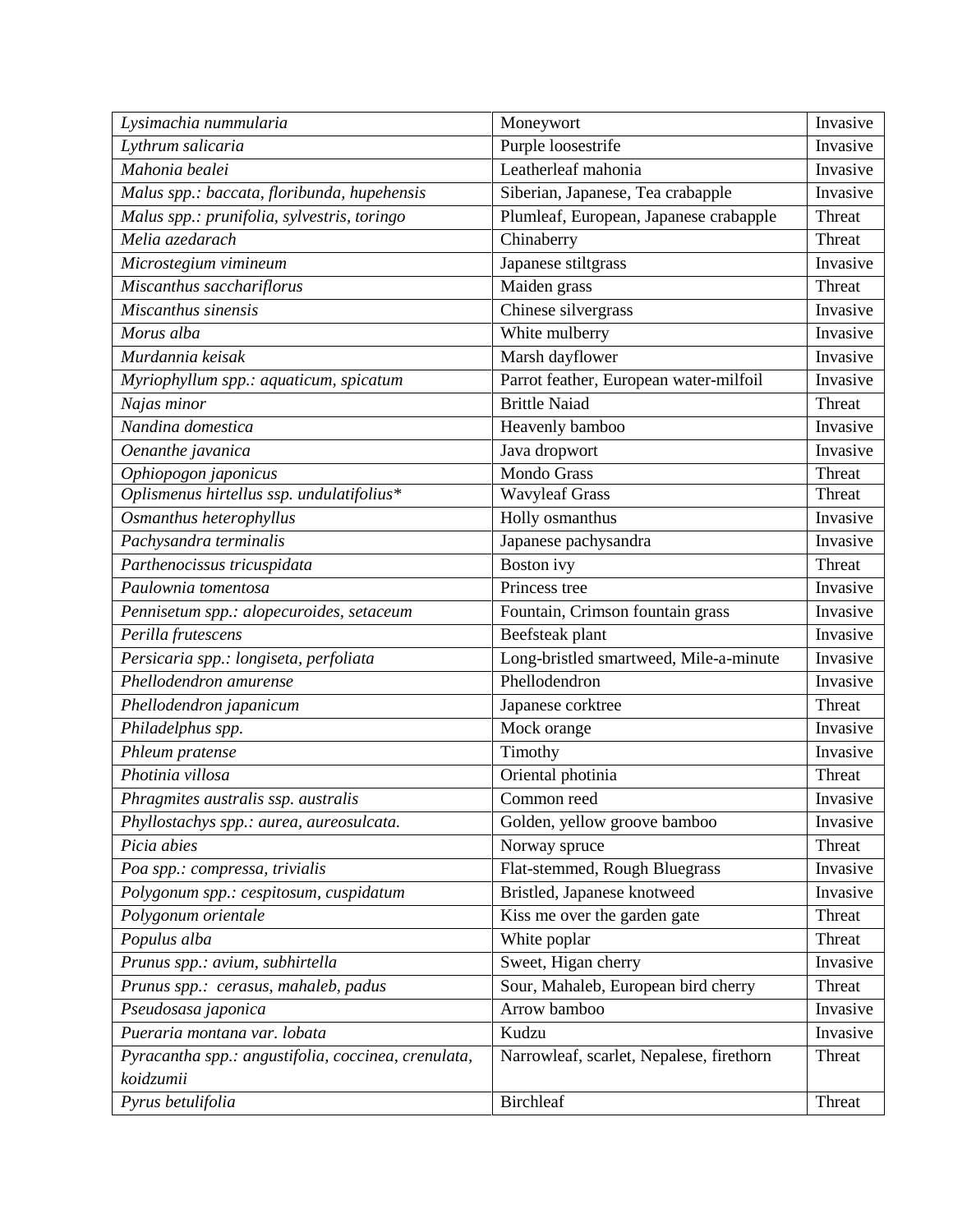| Pyrus calleryana                                   | Bradford pear                             | Invasive |
|----------------------------------------------------|-------------------------------------------|----------|
| Quercus acutissima                                 | Sawtooth oak                              | Threat   |
| Reynoutria japonica                                | Japanese knotweed                         | Invasive |
| Rhamnus cathartica                                 | Common buckthorn                          | Threat   |
| Rhodotypos scandens                                | Jetbead                                   | Invasive |
| Ribes rubrum                                       | Cultivated currant                        | Invasive |
| Rosa multiflora                                    | Multiflora rose                           | Invasive |
| Rosa spp.: Bracteata, canina, eglanteria, gallica, | Macartney, dog, sweetbriar, French,       | Threat   |
| micrantha, rugosa, wichuraiana                     | smallflower sweetbrier, Seaside, memorial |          |
| Rubus phoenicolasius                               | Wineberry                                 | Invasive |
| Rumex spp.: acetosella, crispus ssp. crispus       | Sheep sorrel, Curly dock                  | Invasive |
| Sagina procumbens                                  | Pearlwort                                 | Invasive |
| Salix babylonia madsudana, sepulcralis             | Chinese, Weeping willow                   | Invasive |
| Salvinia molesta*                                  | Giant Salvinia                            | Threat   |
| Scilla siberica                                    | Siberian squill                           | Threat   |
| Securigera varia                                   | Crown-vetch                               | Invasive |
| Solanum viarum*                                    | <b>Tropical Soda Apple</b>                | Threat   |
| Sophora (Styphnolobium) japonicum (L.) Schott      | Pagoda tree                               | Invasive |
| Sorghum halepense                                  | Johnson grass                             | Invasive |
| Spiraea japonica                                   | Japanese spiraea                          | Invasive |
| Stellaria media                                    | <b>Common Chickweed</b>                   | Invasive |
| Taxus cuspidata Sieb. & Zucc.                      | Japanese yew                              | Threat   |
| Thymus praecox                                     | Creeping thyme                            | Threat   |
| Ulmus spp.: parvifolia, pumila                     | Chinese, Siberian elm                     | Invasive |
| Urtica dioica                                      | <b>European Stinging Nettle</b>           | Invasive |
| Viburnum spp.: dilatatum, plicatum var.            | Linden, Double-file, tea viburnum         | Invasive |
| tomentosum, setigerum                              |                                           |          |
| Veronica hederifolia                               | Ivy-leaved Speedwell                      | Invasive |
| Viburnum lantana, opulus var. opulus, sieboldii    | Wayfaring tree, European cranberrybush,   | Threat   |
|                                                    | Siebold viburnum                          |          |
| Vinca spp.: major, minor                           | Big leaf periwinkle, periwinkle           | Invasive |
| Wisteria spp.: floribunda, sinensis                | Japanese, Chinese wisteria                | Invasive |
| Zelkova serrata                                    | Japanese zelkova                          | Threat   |

Please note that the plants listed above are known to be invasive locally. Additional plant species may be documented as invasive in other locales or represent potential invasive species. A number of public agencies, universities, and conservation non-profit organizations are currently documenting and tracking the spread of non-native invasive species across the country. As field research continues, the number of identified invasive species will increase. In order to insure that the use of invasive species is avoided, a number of data sources are available for vetting purposes. The following PDF files and internet links are considered reliable information resources:

- Invasive Alien Plant Species of Virginia (DCR) [http://www.dcr.virginia.gov/natural\\_heritage/documents/nh-invasive-plant-list-2014.pdf](http://www.dcr.virginia.gov/natural_heritage/documents/nh-invasive-plant-list-2014.pdf)
- Terrestrial Invasive Plants of the Potomac River Watershed Nature Conservancy.